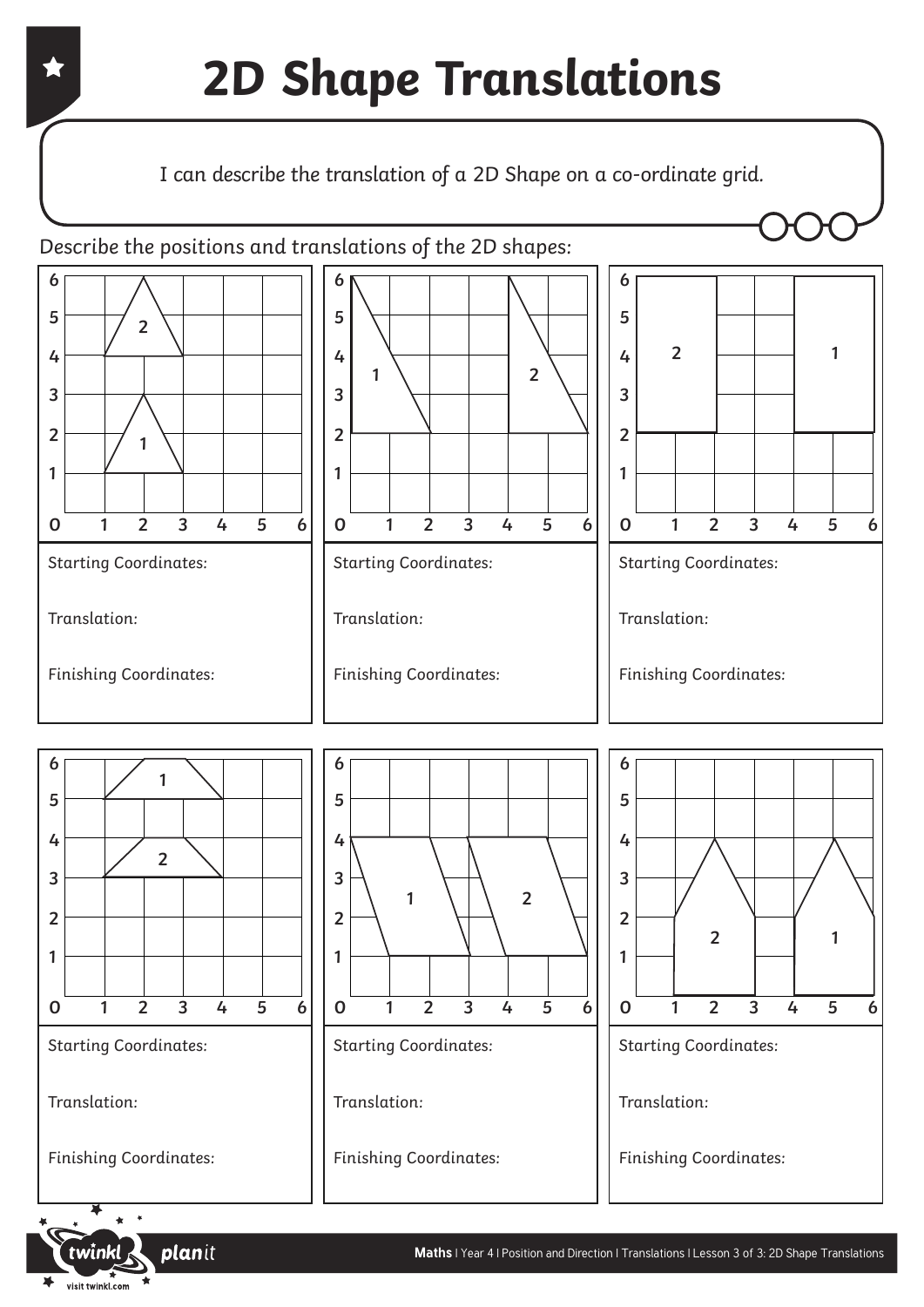

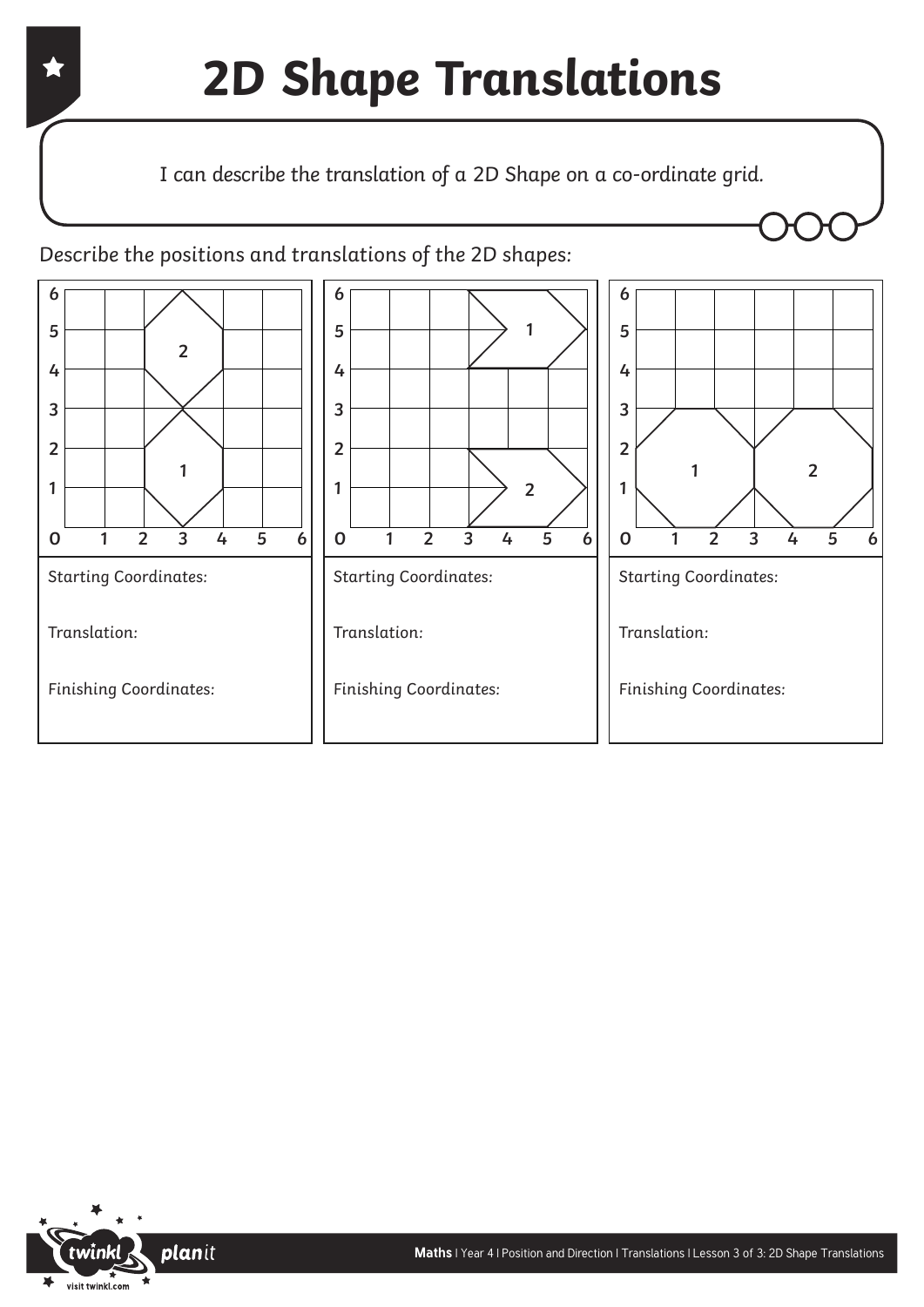

Translation:

Finishing Coordinates:

Translation:

visit twinkl.com

Finishing Coordinates:

planit

Finishing Coordinates:

Translation: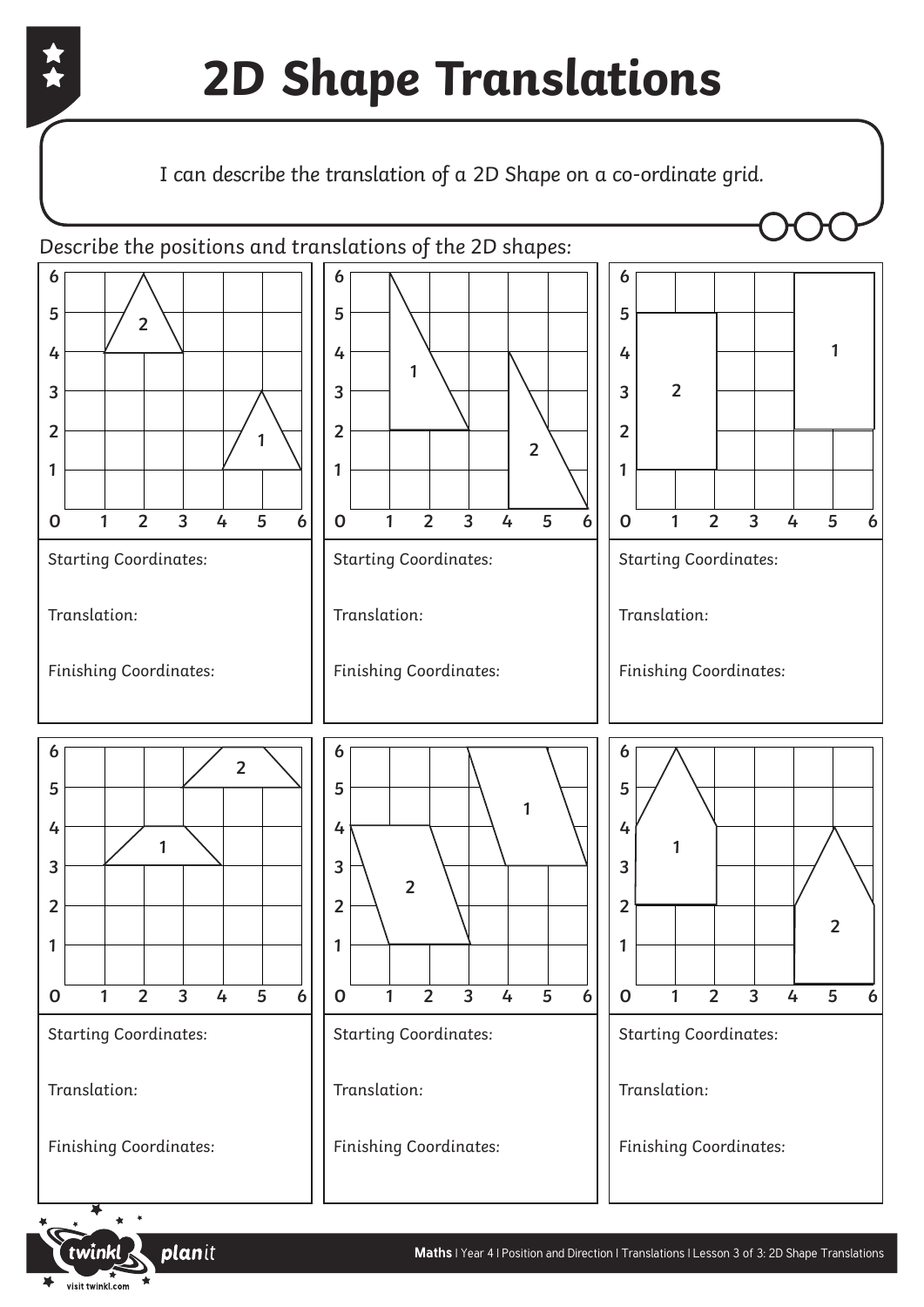

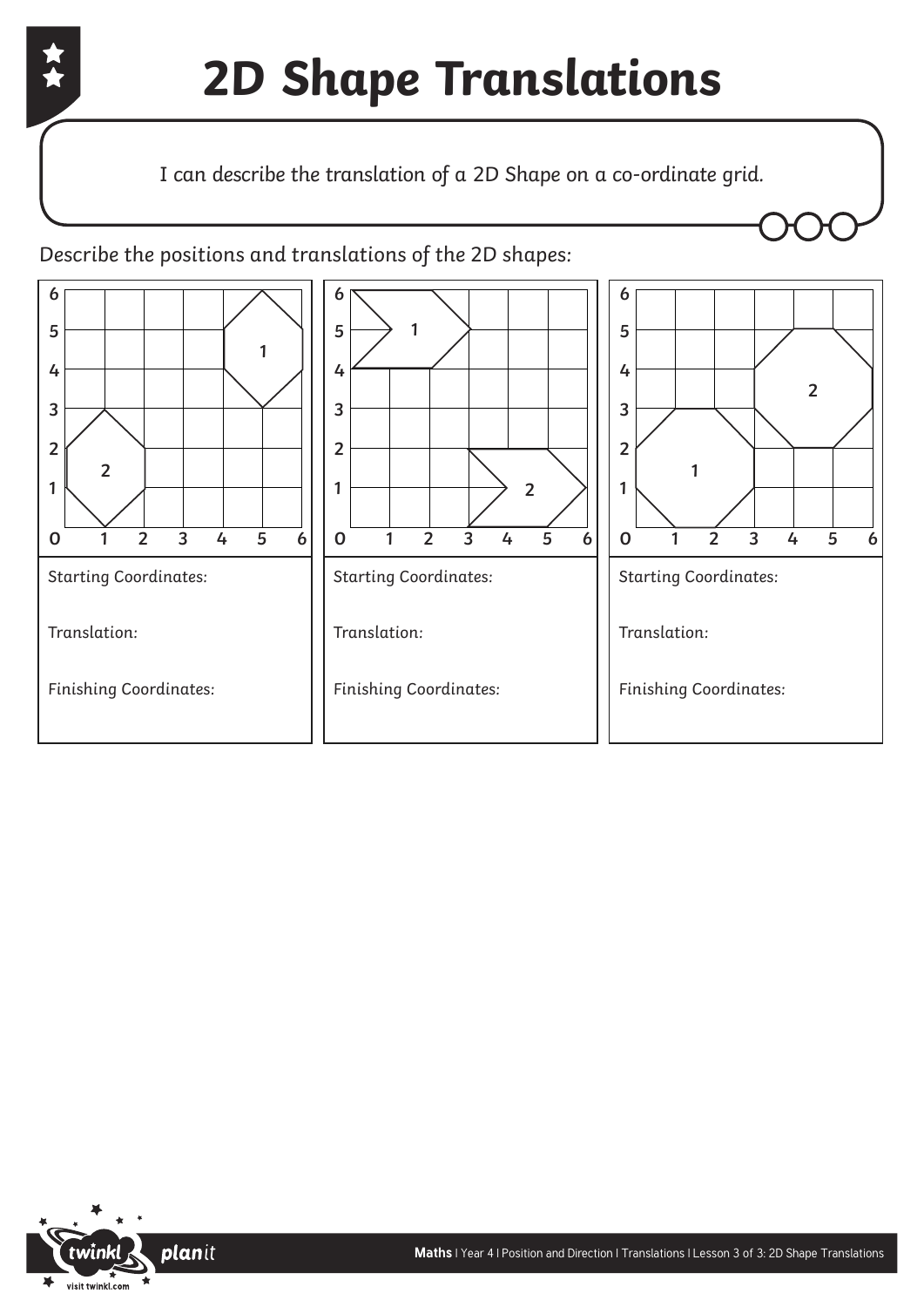

visit twinkl.com

## **2D Shape Translations**

### I can describe the translation of a 2D Shape on a co-ordinate grid.

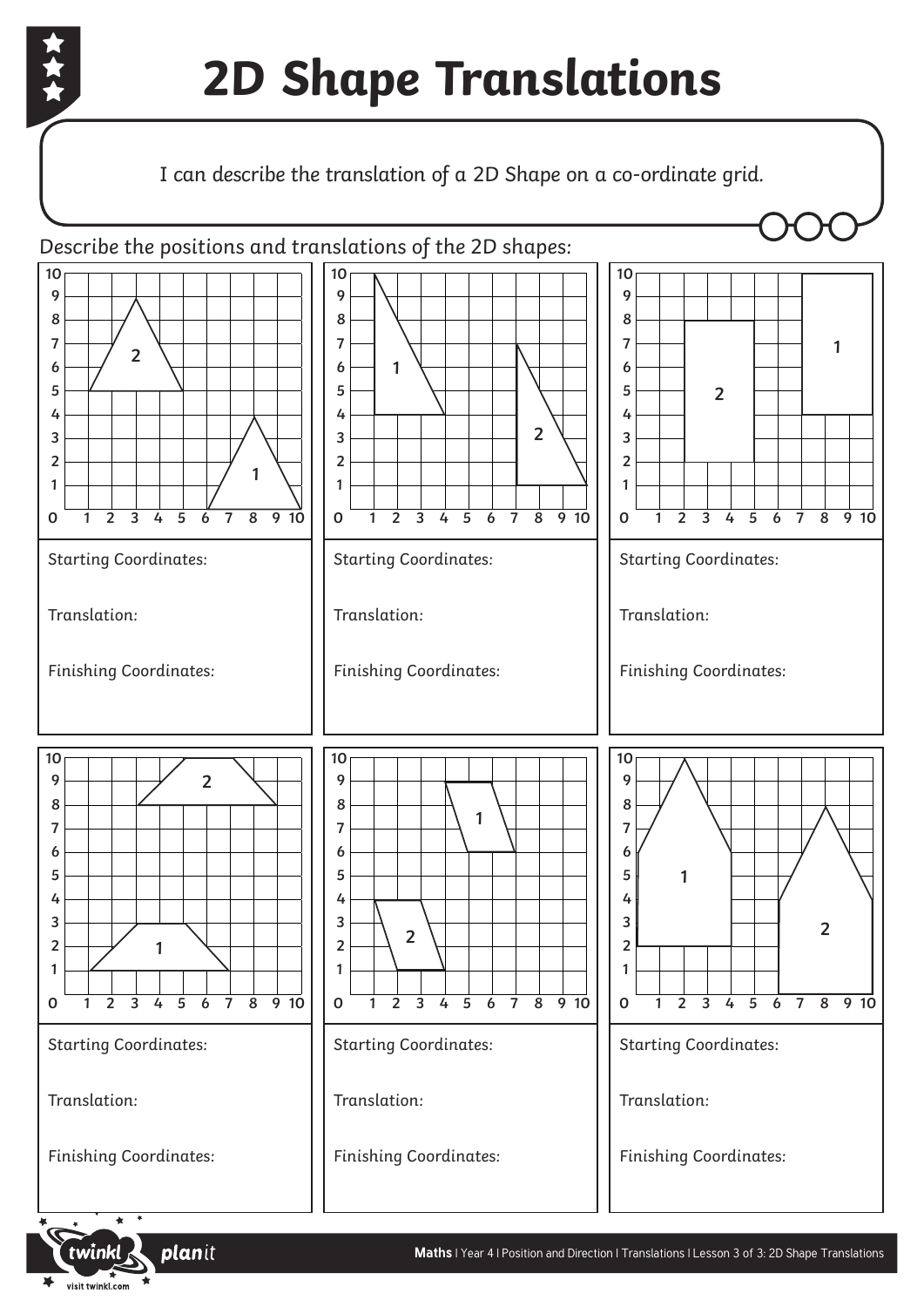

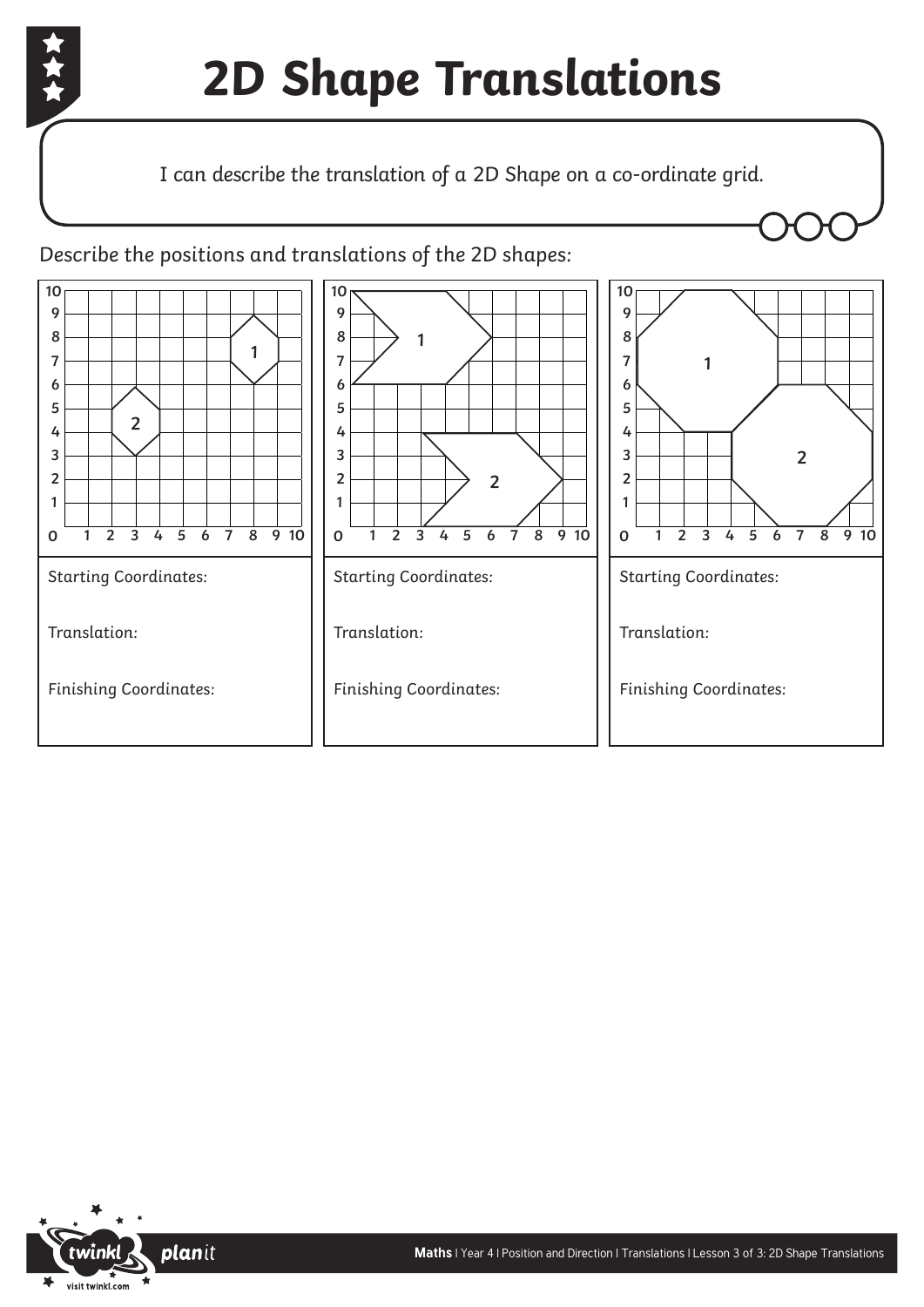## 2D Shape Translations **Answers**

Describe the positions and translations of the 2D shapes:

Starting Coordinates: Translation: Finishing Coordinate: **(1,1,) (3,1) (2,3) Up 3 (1,4) (3,4) (2,6)**

Starting Coordinates: Translation: Finishing Coordinate: **(1,5) (4,5) (3,6) (2,6) Down 2**

Starting Coordinates: Translation: Finishing Coordinate: **(3,3) (4,4) (4,5) (3,6) (2,5) (2,4) (3,0) (5,0) (6,1) (5,2) (3,2) (4,1) Up 3 Down 4**

Starting Coordinates: Translation: Finishing Coordinate: **Right 4 Left 4**

Starting Coordinates: Translation: Finishing Coordinate: **Right 3 Left 3**

Starting Coordinates: Translation: Finishing Coordinate: **(3,0) (4,1) (4,2) (3,3) (2,2) (2,1) (3,4) (5,4) (6,5) (5,6) (3,6) (4,5) (3,1) (3,2) (2,3) (1,3) (0,2) (0,1)**

Starting Coordinates: Translation: Finishing Coordinate:  $(0,2)$   $(2,2)$   $(0,6)$   $(4,2)$   $(6,2)$   $(6,6)$   $(4,6)$ **(4,2) (6,2) (4,6) (0,2) (2,2) (2,6) (0,6)**

Starting Coordinates: Translation: Finishing Coordinate:  $(1,1)$   $(3,1)$   $(2,4)$   $(0,4)$   $(4,0)$   $(6,0)$   $(6,2)$   $(5,4)$   $(4,2)$ **(1,3) (4,3) (3,4) (2,4) (4,1) (6,1) (5,4) (3,4) (1,0) (3,0) (3,2) (2,4) (1,2)**

> Starting Coordinates: **(1,0) (2,0)**  Translation: Finishing Coordinate: **(4,0) (5,0) (6,1) (6,2) (5,3) (4,3) (3,2) (3,1) Right 3**

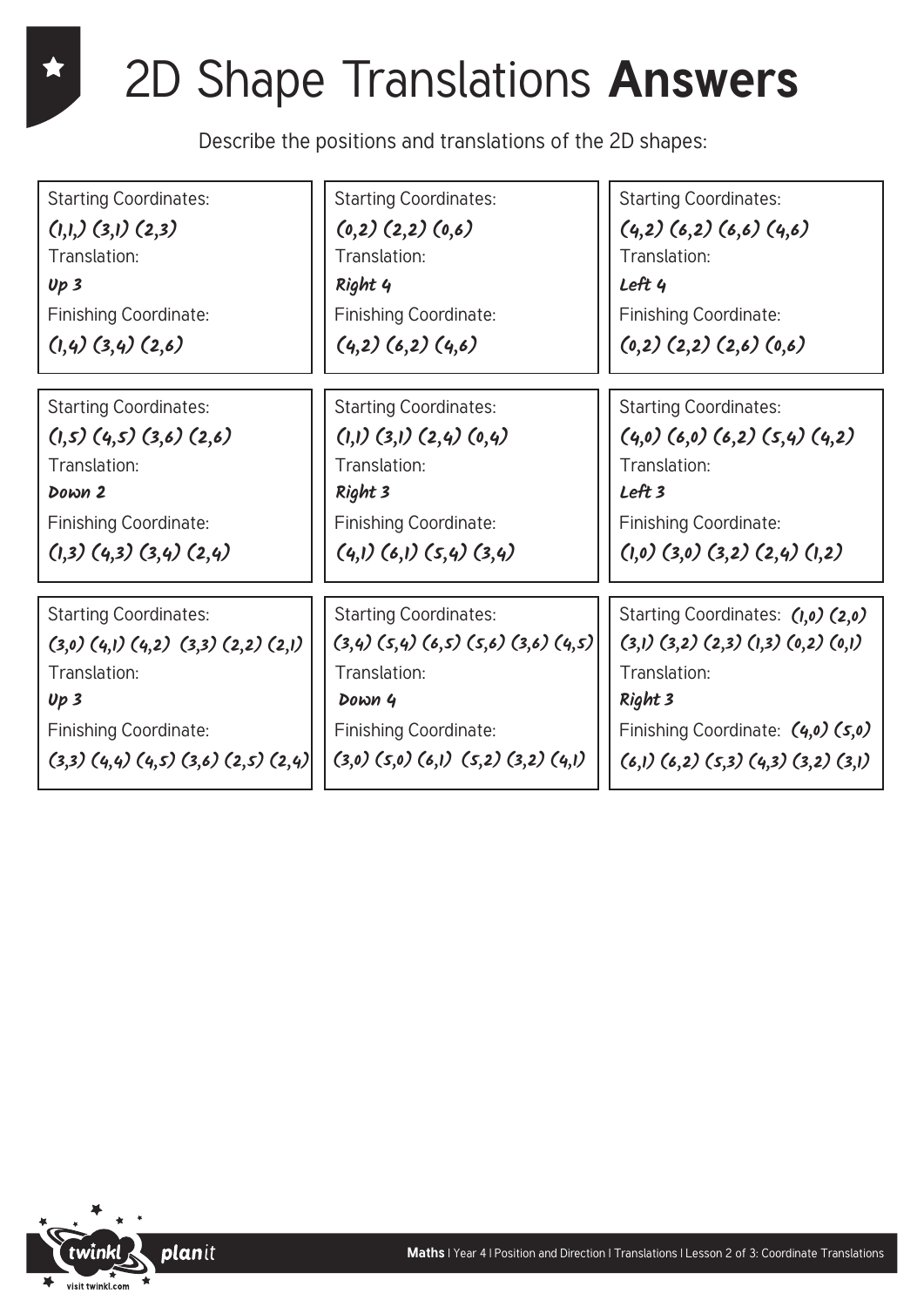### 2D Shape Translations **Answers**

Describe the positions and translations of the 2D shapes:

Starting Coordinates: Translation: Finishing Coordinate: **(4,1) (6,1) (5,3) Left 3, Up 3 (1,4) (3,4) (2,6)**

Starting Coordinates: Translation: Finishing Coordinate: **(1,3) (4,3) (3,4) (2,4) Right 2, Up 2**

Starting Coordinates: Translation: Finishing Coordinate: **(5,3) (6,4) (6,5) (5,6) (4,5) (4,4) (0,4) (2,4) (3,5) (2,6) (0,6) (1,5) (3,1) (3,2) (2,3) (1,3) (0,2) (0,1) (1,0) (2,1) (2,2) (1,3) (0,2) (0,1) (3,0) (5,0) (6,1) (5,2) (3,2) (4,1) Left 4, Down 3 Right 3, Down 4**

Starting Coordinates: Translation: Finishing Coordinate: **Right 3, Down 2 Left 4, Down 1**

Starting Coordinates: Translation: Finishing Coordinate: **Left 3, Down 2 Right 4, Down 2**

Starting Coordinates: Translation: Finishing Coordinate:

Starting Coordinates: Translation: Finishing Coordinate:  $(1,2)$   $(3,2)$   $(1,6)$   $(4,2)$   $(6,2)$   $(6,6)$   $(4,6)$ **(4,0) (6,0) (4,4) (0,1) (2,1) (2,5) (0,5)**

Starting Coordinates: Translation: Finishing Coordinate:  $(4,3)$   $(6,3)$   $(5,6)$   $(3,6)$   $(6,2)$   $(2,2)$   $(2,4)$   $(1,6)$   $(0,4)$ **(3,5) (6,5) (5,6) (4,6) (1,1) (3,1) (2,4) (0,4) (4,0) (6,0) (6,2) (5,4) (4,2)**

> Starting Coordinates: **(1,0) (2,0)**  Translation: Finishing Coordinate: **(4,2) (5,2) (6,3) (6,4) (5,5) (4,5) (3,4) (3,3) Right 3, Up 2**